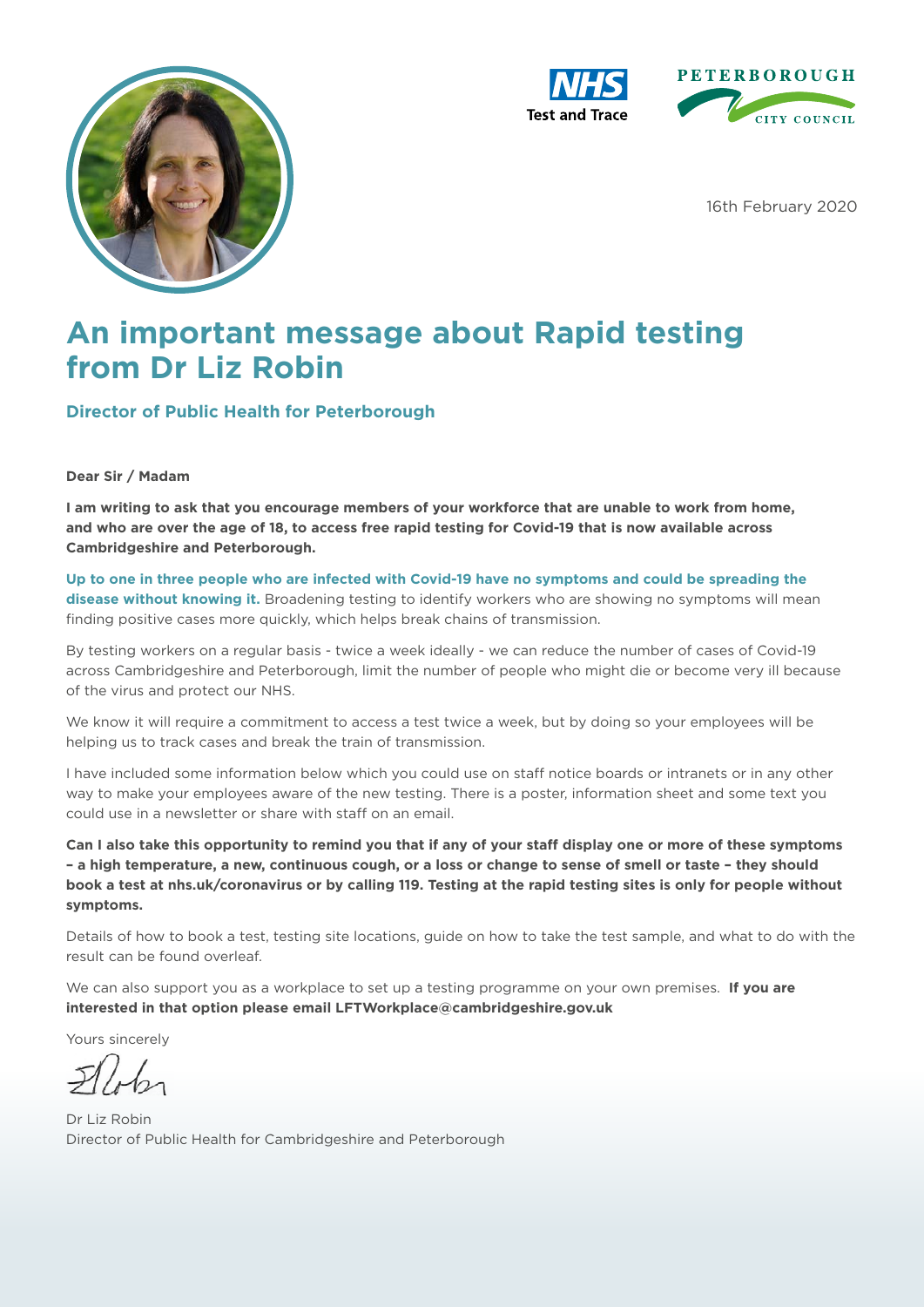## **Booking a rapid COVID-19 test**

**There are six sites across Cambridgeshire and Peterborough specifically for rapid testing of workers who are not displaying any symptoms. Staff are able to book onto any of these rapid testing sites closest to where they live or work**

### **Find your nearest rapid result testing centre**

#### **Cambourne**

The Hub, High Street, Cambourne, South Cambridgeshire CB23 6GW

#### **Wisbech**

Queen Mary Centre Queen's Road, Wisbech Fenland, PE13 2PE

#### **Soham**

Soham Town FC Julius Martin Lane, Soham, Ely, East Cambridgeshire CB7 5EQ

#### **Peterborough**

St Mark's Church Lincoln Road Peterborough, PE1 2SN

#### **Huntingdon**

The Coneygear Centre Buttsgrove Way Huntingdon, PE29 1PE

#### **Arbury**

The Meadows Community Centre 1 St Catharine's Rd, Arbury Cambridge, CB4 3XJ

#### **Tests can be booked at www.cambridgeshire.gov.uk/rapidtesting or www.peterborough.gov.uk/rapidtesting**

#### **How the rapid test works**

- The test detects the presence or absence of Coronavirus when you apply a sample, taken with a swab, to the device's absorbent pad.
- It takes less than 15 minutes to do the test and you will be sent your test result in under an hour.
- If you have a mobile phone that can connect to the internet, this will help with registering your information and your test results can be sent via a text, if you don't then the testing site will be able to use their mobile to register your details.
- You will be given detailed instructions of how to do the test by the testing assistant.

#### **If you test positive**

#### **If you test positive, you will need to isolate for 10 days along with members of your household.**

NHS Test and Trace will support you to identify close contacts. We will get in touch to give you more information about practical and financial support available to help you isolate.



**There is lots of support for anyone who needs it in order to self-isolate THERE REALLY IS NO REASON NOT TO.**

#### **How long do I need to self-isolate for?**



**At least 10 days if you have symptoms or have tested positive.** The 10 days starts from when symptoms began. If you don't have symptoms, the 10 days start from when you test positive.



**10 days if you live with someone who has symptoms or has tested positive.** The 10 days start from when symptoms began, or from the date of the positive test for those who don't have symptoms.

#### **If you test negative**

You must still take extra care and follow national guidance. Don't invite anyone into your home who doesn't live with you, work from home if you can, wash your hands often and well, keep your distance from people you don't live with, wear a mask in shops or on public transport. **You need to continue to take these measures even if you test negative.** 

**Find out more about public advice www.cambridgeshire.gov.uk/residents/coronavirus/coronavirus-information**



## Help us **stop the spread** of coronavirus.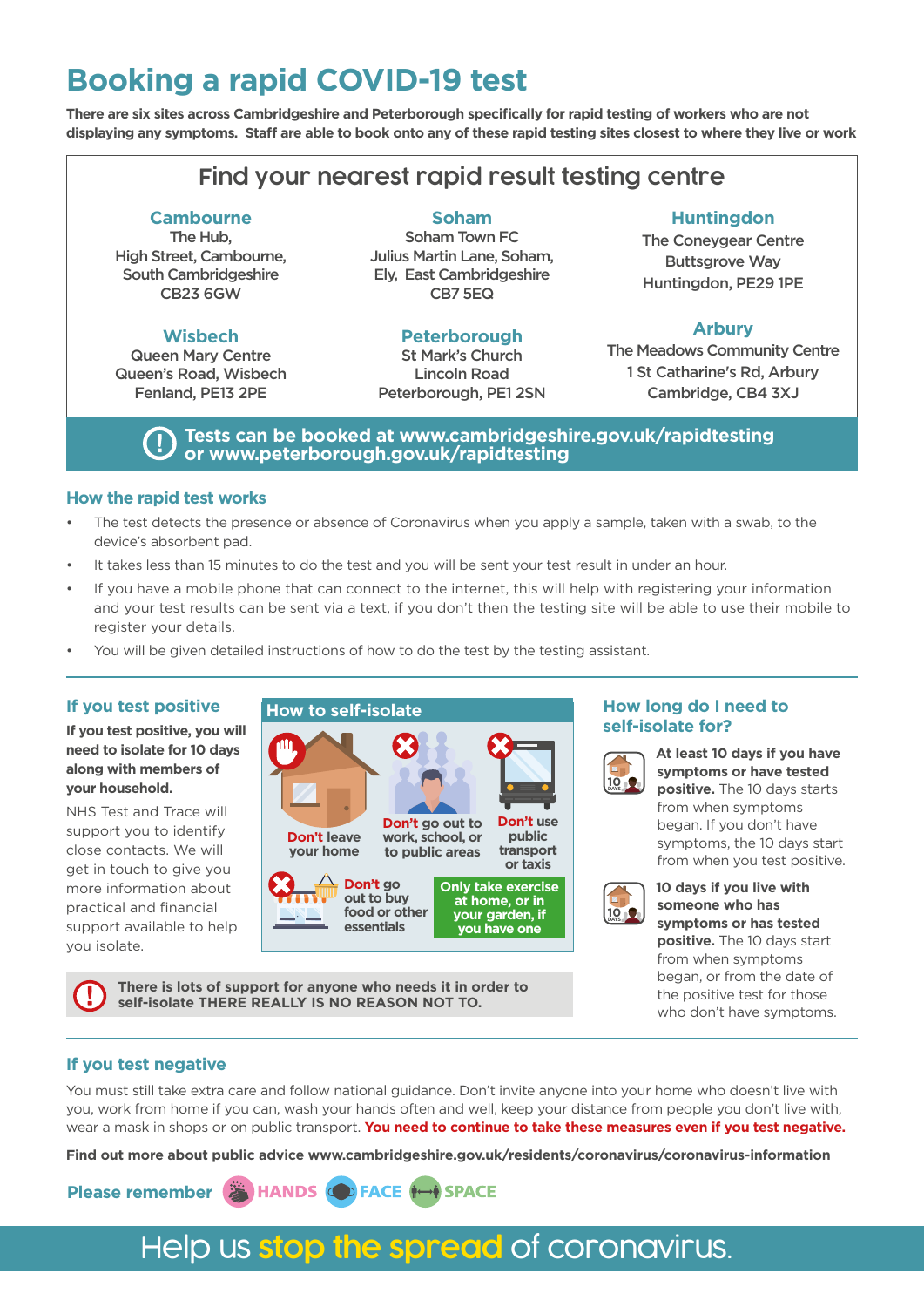



# Get your free rapid COVID-19 test

**Testing is for key workers – or anyone leaving home regularly for work, volunteering or training - who do not have any symptoms**

# **St Mark's Church Hall**

Lincoln Road, Peterborough PE1 2SN



**PLEASE BOOK ONLINE. DO NOT CONTACT SAINT MARK'S CHURCH DIRECTLY**

**www.peterborough.gov.uk/rapidtesting**

# Help us **stop the spread** of coronavirus.



**For further updates and information please check our website which will be regularly updated www.peterborough.gov.uk**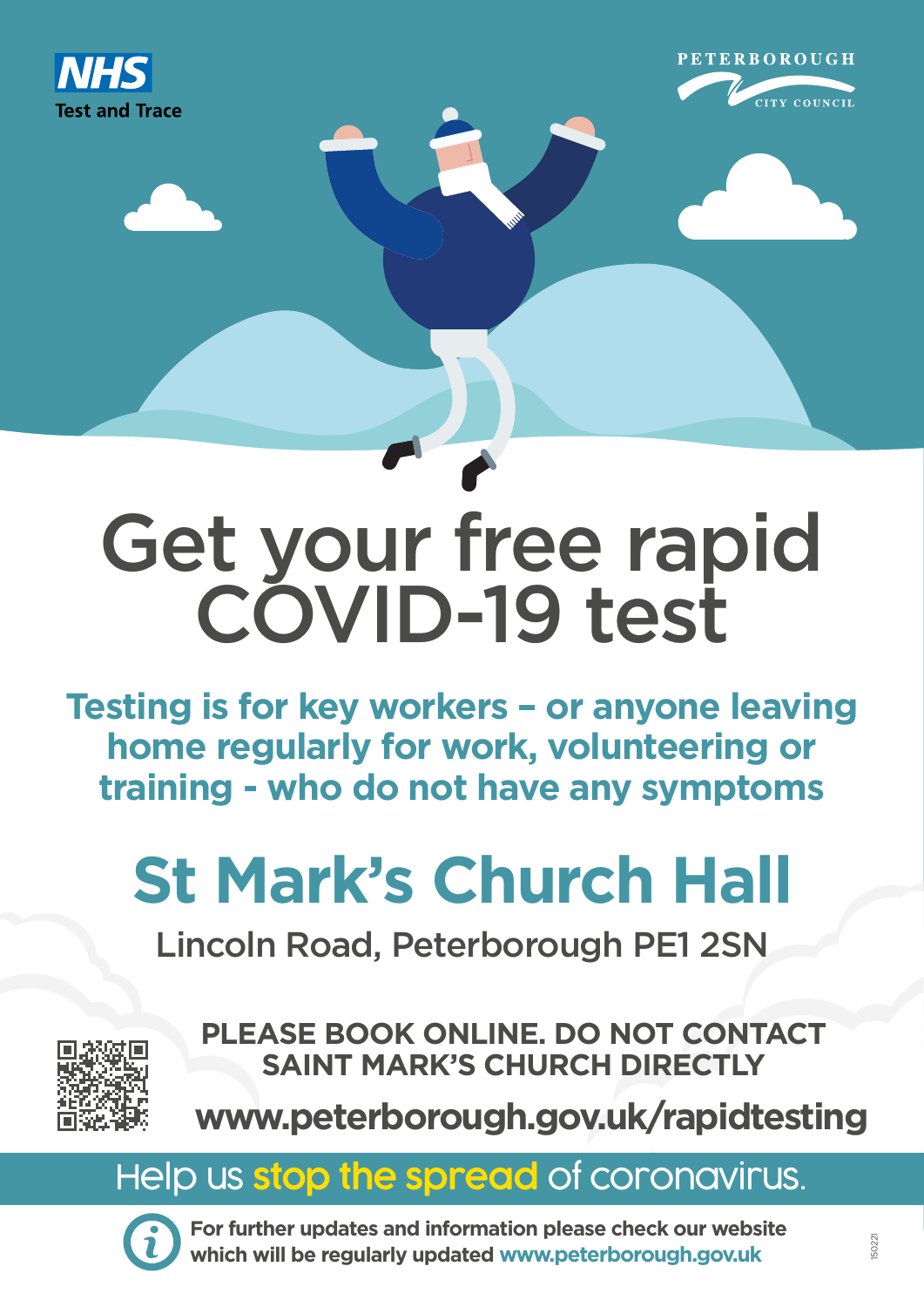



# **Simple, Fast, Self-Swab** Your step by step guide

**If you are confused at any point, please wave at the helpers who are standing behind you. Avoid asking those on the other side of the see-through wall for help.**



**Before you begin, check you have a sealed swab, a registration card and a barcode**



**Gently twist the swab tip against your tonsils (or where they used to be) for 10 seconds and remove without touching your cheeks, lips or gums**



**Attach your barcode to the registration card and register using your device or the device provided**

*Scan or type in barcode and skip NHS number if you do not know it*



**Use the mirror to look at the back of your throat, then gently blow your nose with a tissue, disposing it in the bin provided**



**Put swab tip into 1 nostril until you feel slight resistance and rotate 5 times (about 10-15 seconds)**



**Dispose of all rubbish and clean entire booth, including mirror, table, device, bin, seat and scissors (if used)** 



**Sanitise your hands then open your swab packet, being careful not to touch the fabric tip - ask a helper for scissors if needed**



**Place the swab (fabric tip first) directly into the tube on the test tube rack in front of you**



**Put on your face covering, sanitise your hands and leave test area, taking your registration card with you**

For updates and advice please check our websites which will be regularly updated **www.peterborough.gov.uk** and **www.gov.uk**